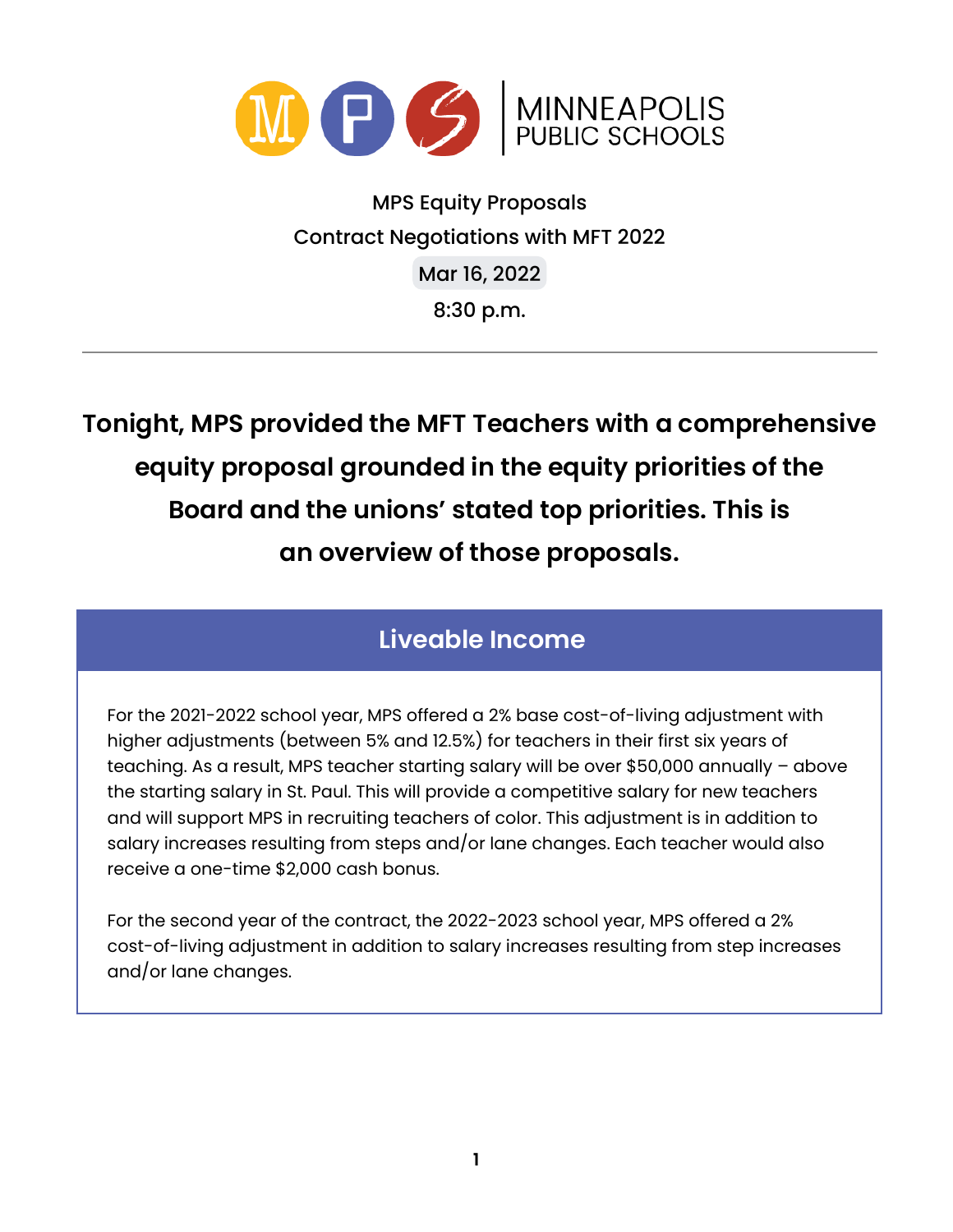## **Equitable Caseload Recommendations for Targeted Social Workers, Special Education Teachers and Licensed School Nurses**

MPS shares the MFT's commitment to mental health support for our students, especially students living in poverty. To date MPS has invested more than \$2 million dollars in mental health support to build student social skills, provide therapeutic interventions and support student emotional wellness.

Additionally, MPS proposed the following *contract language* to support our students*:*

- **A full-time school social worker in every school,** all day, every day with a commitment to a 1:600 staff-to-student ratio at each school, and a 1:250 staff-to-student ratio in 10% of our PreK-5/PreK-8 schools with the highest number of low-income students.
- **Manage caseloads for special education teachers,** following *Board Policy 5701* and Minnesota State Administrative Rules.
- **Staffing for Licensed School Nurses** will follow the Health Services Nurse Acuity Model developed collaboratively with the Health Services Leadership Team. This model provides staffing to each school based on student health needs, enrollment and other factors.

# **Equitable Class Size Proposal**

Recognizing MPS's limited resources, the district has for the first time proposed including *in contract language* class size caps in schools with the highest needs students.

- Class sizes focused on schools who have over 70% of their student population living in poverty
- Class sizes at the middle and high school focused on core subjects
- Proposed School and Central Office collaborative problem-solving process when class sizes are exceeded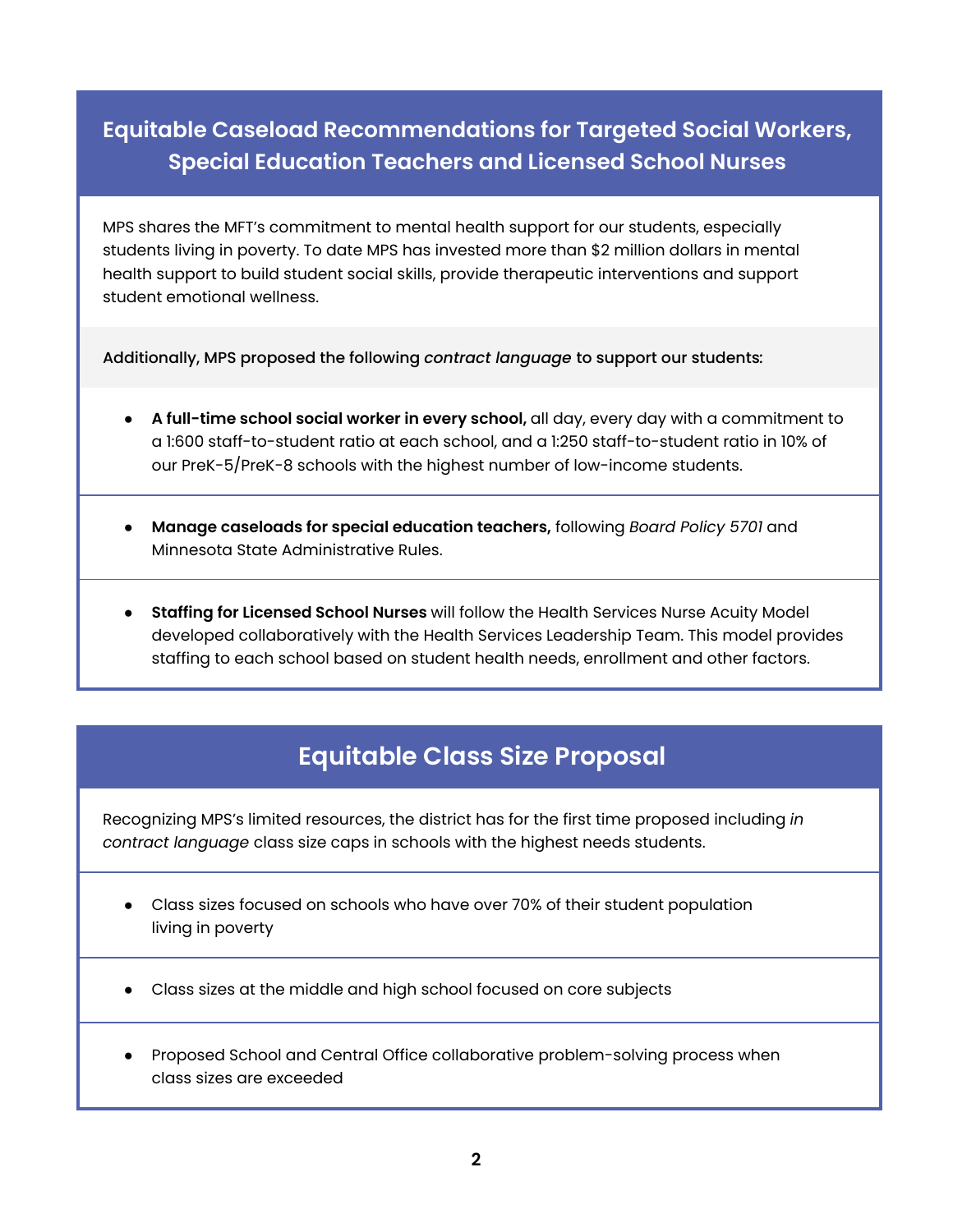### **Educators of Color Memorandum of Agreement (MOA)**

MPS shares MFT's commitment to ensuring that our students have educators who reflect our students' diversity. Many of MPS' current educators of color are more likely to be impacted in budget reductions due to lack of seniority. This proposed Memorandum of Agreement (MOA) will allow excessing, laying off, and recalling educators based on qualifications in addition to seniority. This will make it possible for qualified teachers of color to keep their current positions at their school and in the District even when positions are eliminated due to declining student enrollment.

#### **Black Men Teach Memorandum of Agreement (MOA)**

This MOA proposes identifying two partnership elementary schools where vacancies will be held for fellows from Black Men Teach, a community partner organization that recruits, prepares, places, and retains Black male educators in elementary schools. The memorandum will also allow MPS to excess teachers based on qualifications in addition to seniority in order to help Fellows keep their positions and MPS to increase and maintain qualified staff of color.

# **Anti-Bias Anti-Racist (ABAR) Staff Development and Advisory Council Memorandum of Agreement (MOA)**

MPS proposes creating a collaborative advisory council between MPS staff, teachers and ESPs to implement equity training for all teachers and ESPs. Council also reviews best practices in closing opportunity gaps for Minneapolis students and makes recommendations for providing a more supportive professional environment for non-tenured teachers and ESPs of color. Proposal provides MPS mentors for teachers and ESPs to help them navigate organizational challenges.

### **Bilingual/Multilingual Recruitment Incentive**

MPS values our students' linguistic diversity and works to recruit teachers with a bilingual/multilingual skill set. MPS proposes new *contract language* allowing the district to better recruit multilingual teachers through a recruitment incentive at schools with dual language or heritage language and cultural programming.